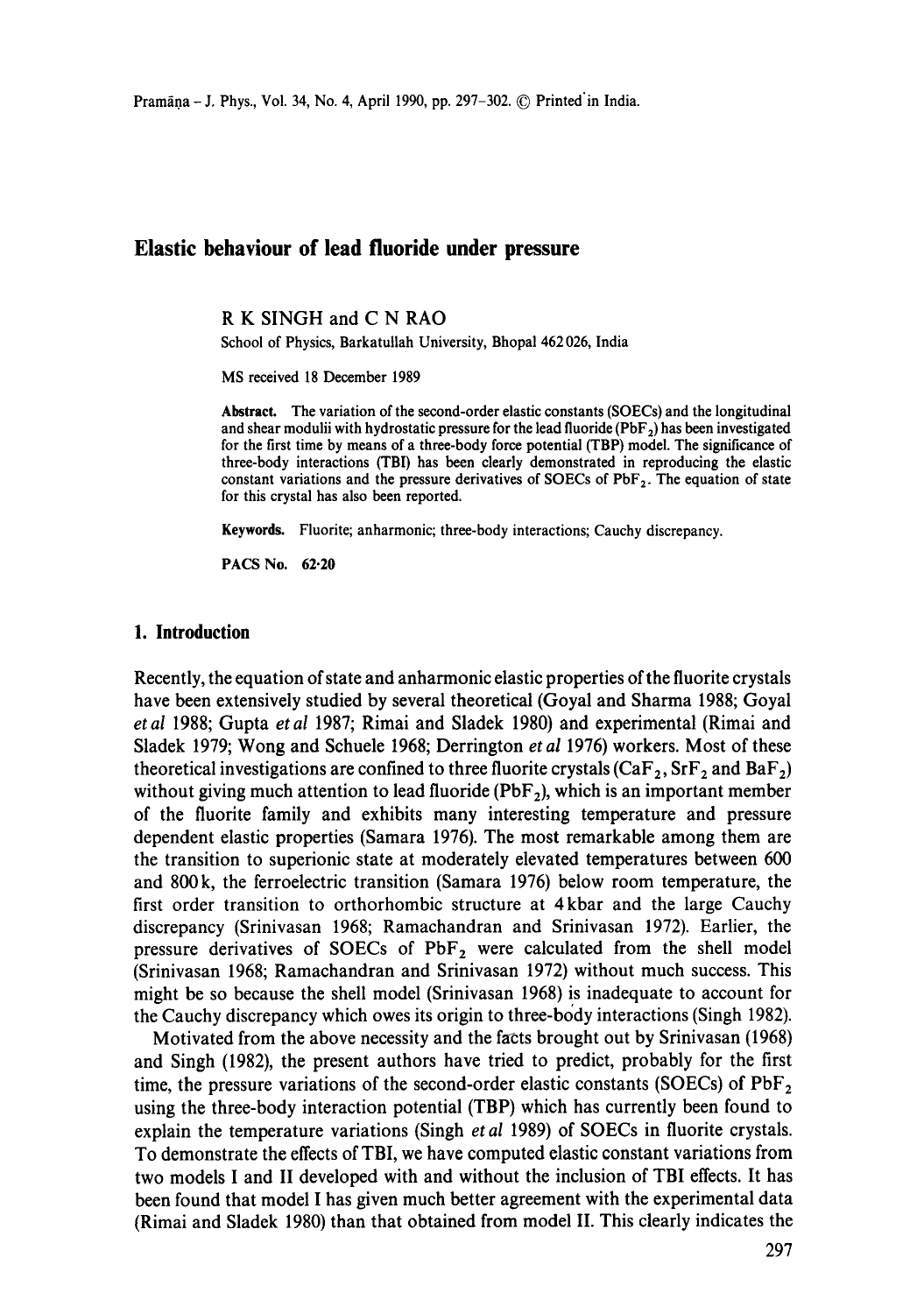significance of the TBI effects in the prediction of pressure variations of SOECs in  $PbF<sub>2</sub>$  crystal.

The essentials of TBP model and the method of computations are given in §2. The results and their discussions have been presented in §3.

### **2. TBP model and method of computations**

The stability of a particular lattice structure is well known to be achieved at the minimum value of the Gibbs free energy (G) defined as

$$
G = U + PV = U(r) + 2r^3P
$$
 (1)

for the fluorite structure crystals at the pressure,  $P$ , volume  $V$  and temperature  $T = 0$ °K. Here, U is the lattice energy consisting of the long-range Coulomb and three-body interactions (Singh 1982) and the short-range van der Waals (vdW) attraction (Tosi 1964) and overlap repulsion effective up to the second neighbour ions (Benson and Dempsey 1962). Its relevant expression is given by Singh *et al* (1989)

$$
U(r) = -\sum_{ij} \frac{Z_i Z_j e^2}{r_{ij}} \left( 1 + \sum_k f(r_{ik}) \right) - \sum_{ij} c_{ij} r_{ij}^{-6} - \sum_{ij} d_{ij} r_{ij}^{-8} + 8b \beta_{ij} \exp(r_i + r_j - r_{ij})/\rho_{ii} + 6b \beta_{ii} \exp(2r_i - k_2 r_{ij})/\rho_{ii} + 6b \beta_{jj} \exp(2r_j - k_1 r_{ij})/\rho_{jj} + 12b \beta_{jj} \exp(2r_j - k_2 r_{ij})/\rho_{jj}
$$
 (2)

with  $Z_i(Z_i)$  as the ionic charges for fluorites,  $c_{ij}$  and  $d_{ij}$  as the vdW dipole-dipole and dipole-quadrupole interaction coefficients (Pauling 1960), b and  $\rho_{ij}$  as the range and hardness parameters,  $r_i(r_j)$  as the ionic radii of ions  $i(j)$  and  $f(r_{ik})$  as the TBI parameter (Singh 1982). The details of the first term are reviewed elsewhere (Singh 1982).

The TBP model described above contains only two parameters  $(b \text{ and } f(r))$  as the values of relaxed hardness parameters  $(\rho_{ij})$  are known (Shanker and Singh 1982). The values of these two parameters (b and  $f(r)$ ) are determined from the equilibrium condition

$$
(r dU(r)/dr)r = r_0 = 0 \tag{3}
$$

and the analytical expression (Cochran 1971)

$$
f(r_{ik}) = f_0 \exp\left(-r_{ik}/\rho_{ik}\right) \tag{4}
$$

respectively corresponding to those nearest neighbour separations (r) for which the Gibbs free energy given by (1) is minimum. Here,  $f_0$  is a constant and for PbF<sub>2</sub> its value is  $-29.8$  (Shanker and Singh 1982). In model II, the value of the parameter b will be obtained from  $(3)$  by regarding the TBI parameter  $f(r)$  and its derivatives to be zero.

The values of the present model parameters  $(b, f(r))$  as listed in table 1 have been determined from the above mentioned procedure by making use of the input data listed by Singh *et al* (1989) for  $PbF_2$ . The values of the vdW coefficients required for these calculations have been estimated by us using the variational approach of Slater and Kirkwood (1931). The values of the second-order elastic constants have been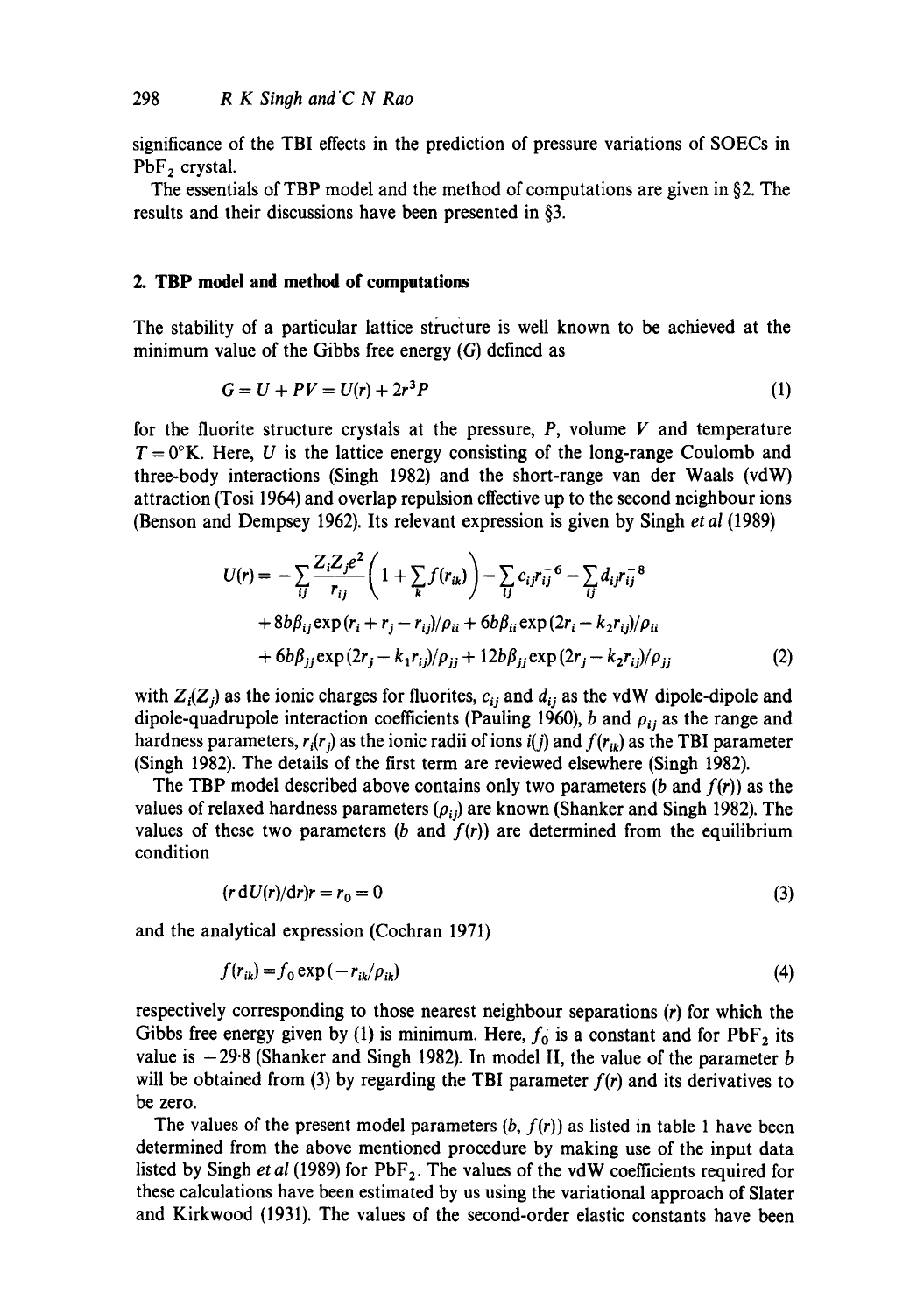| <b>Parameters</b> | $P = 0.0$ | $P = 1.0$ | $P = 2.0$ | $P = 3.0$ | Ref. Model |
|-------------------|-----------|-----------|-----------|-----------|------------|
| $r(\AA)$          | $2.572*$  | 2.507     | 2.491     | $2-480$   |            |
| r(A)              | $2.572*$  | 2.474     | 2.473     | 2.471     | и          |
| $b(10^{-19}J)$    | 0.841     | 0.841     | 0.841     | 0.841     |            |
| $b(10^{-19}J)$    | 1.044     | 1.044     | 1.044     | 1.044     | п          |
| $f(r)(10^{-2})$   | $-0.60$   | $-0.61$   | $-0.64$   | $-0.67$   |            |

Table 1. Values of model parameters at different pressures (the units in kbar).

\*Experimental value (Palchoudhari and Bichile 1987)

|                             |         |          | Other theoretical results |         |          |
|-----------------------------|---------|----------|---------------------------|---------|----------|
| $Expt.$ <sup>(a)</sup>      | Model I | Model II | (a)                       | (b)     | (c)      |
| $dC_{11}/dp$ 7.40           | $6-33$  | 4.90     | 3.90                      | 3.54    | $4 - 27$ |
| $dC_1$ , $dp$ 7.00          | 5.77    | 4.25     | 5.30                      | 5.37    | 6.83     |
| $dC_{44}/dp$ 0.94           | $1-35$  | $1-81$   | 0.30                      | $-0.19$ | $-0.51$  |
| $dC_1/dp 8.14$              | $7-40$  | 6.38     | 4.90                      | 4.26    | $4 - 09$ |
| $dC$ <sub>s</sub> $dp$ 0.20 | 0.28    | 0.32     | $-0.70$                   | $-0.92$ | $-1.05$  |

Table 2. Values of pressure derivatives of elastic constants at 1 kbar.

<sup>(a)</sup>Rimai and Sladek 1980; <sup>(b)</sup>Ramachandran and Srinivasan 1972; Srinivasan 1968; <sup>(c)</sup>Shanker and Singh 1982.

calculated at different hydrostatic pressures  $(P)$  using their expressions reported by Bedi and Verma (1979).

To demonstrate the effects of TBI, we have calculated the variations of SOEC with pressure  $(P)$  from two models I (and II) with (and without) TBI effects and depicted them in figure 1 and compared them with their available experimental data (Rimai and Sladek 1980). To guide further merit of the models I and II, we have computed the pressure derivatives of SOECs  $(dC_{11}/dp, dC_{12}/dp$  and  $dC_{44}/dp)$  and their combinations  $(dC_t/dp$  and  $dC_s/dp$ ) at 1 kbar using their expressions given by Bedi and Verma (1979). We have reported their values in table 2 and compared them with their experimental data (Rimai and Sladek 1980) available only at 1 kbar and other theoretical results (Rimai and Sladek 1980; Shanker and Singh 1982; Srinivasan 1968; Ramachandran and Srinivasan 1972). Here,  $C_L = \frac{1}{2} (C_{11} + C_{12} + 2C_{44})$  and  $C_s =$  $\frac{1}{2}(C_{11}-C_{12}).$ 

#### **3. Results and discussion**

It is obvious from the results presented in figure 1 that the TBI play an important role in the description of the pressure variations of the SOECs and their longitudinal and shear modulii of  $PbF_2$  crystal. It is evident from figure 1 that the variations obtained from model I are in better agreement with their experimental data than those achieved from model II. This relative success demonstrates the significance of TBI effects.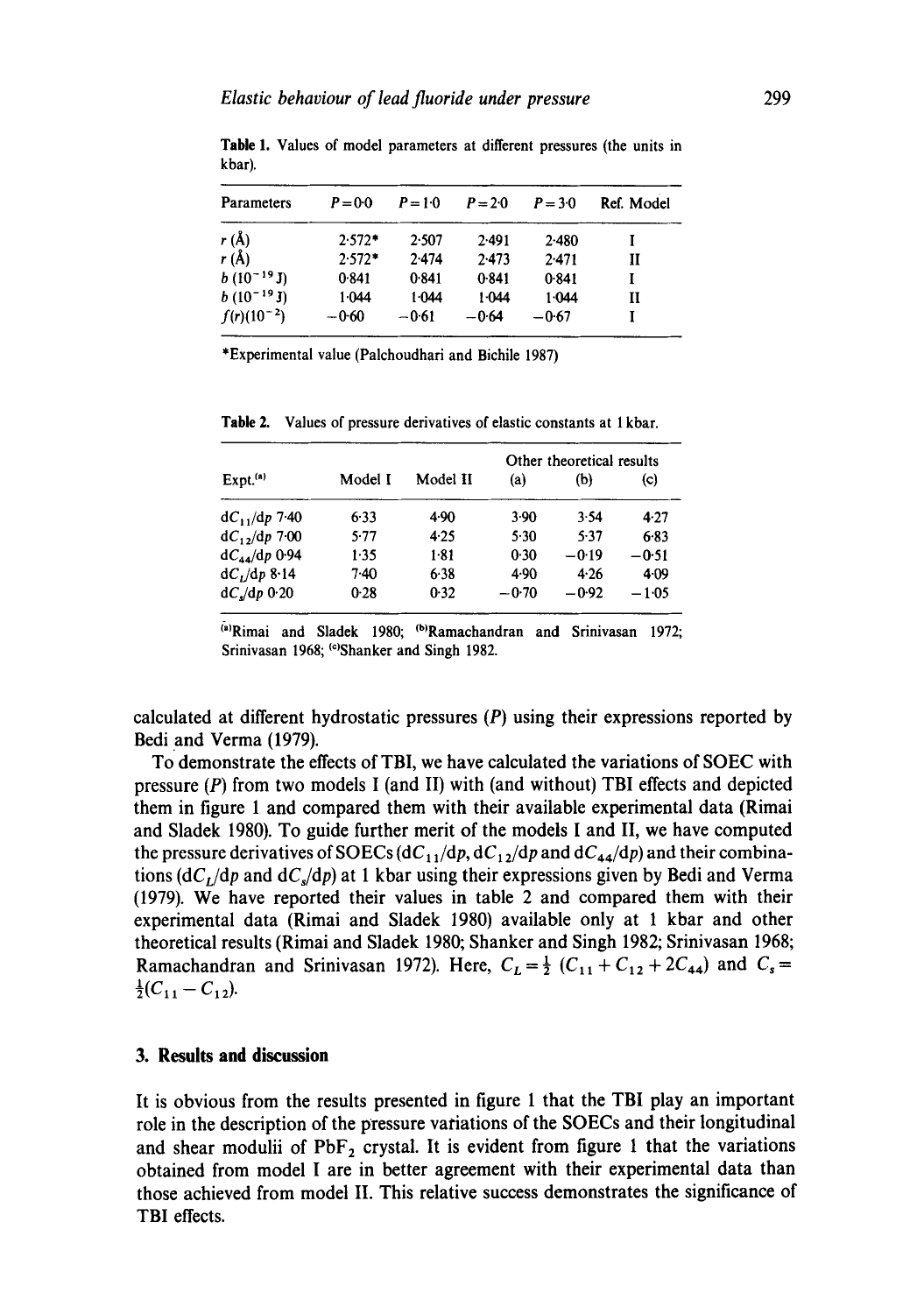

**Figure** 1. The pressure variations of elastic constants up to 3 kbar. The closed circles represents the experimental data (Rimai and Sladek 1980) while the smooth and broken curves correspond to those obtained from models I and II, respectively.

It has been found that SOECs increase linearly with pressure and they do not show any anomalous behaviour as exhibited in the study of their temperature variations (Singh *et al* 1989). PbF<sub>2</sub> crystal might exhibit interesting features beyond 3 kbar as it undergoes a structural phase transition from fluorite to orthorhombic phase at about 4 kbar. However, investigations beyond 3 kbar could not be possible due to lack of adequate data for its second phase.

Besides, we have depicted the variation of relative volume ratios *[V(P)/V(O)]* at pressures P and zero in figure 2. This ratio, which gives the equation of state of  $PbF_2$ , is found to decrease with pressure and follow the trend similar to that obtained by Wong and Schuele (1968) from the Murnaghan logarithmic equation.

The importance of the role of TBI has been further emphasized from table 2 in which the pressure derivatives of the SOECs and their combinations obtained for  $PbF<sub>2</sub>$  from model I are in much closer agreement with their experimental data (Rimai and Sladek 1980) than those obtained from the model II and the shell model (Rimai and Sladek 1980) and earlier TBI model (Shanker and Singh 1982). These deviations clearly show that the present two-body potential and the earlier models are inadequate to predict the pressure dependance of the SOECs in  $PbF<sub>2</sub>$  crystal. This is in keeping with the conclusion drawn by Rimai and Sladek (1980). The main reason for the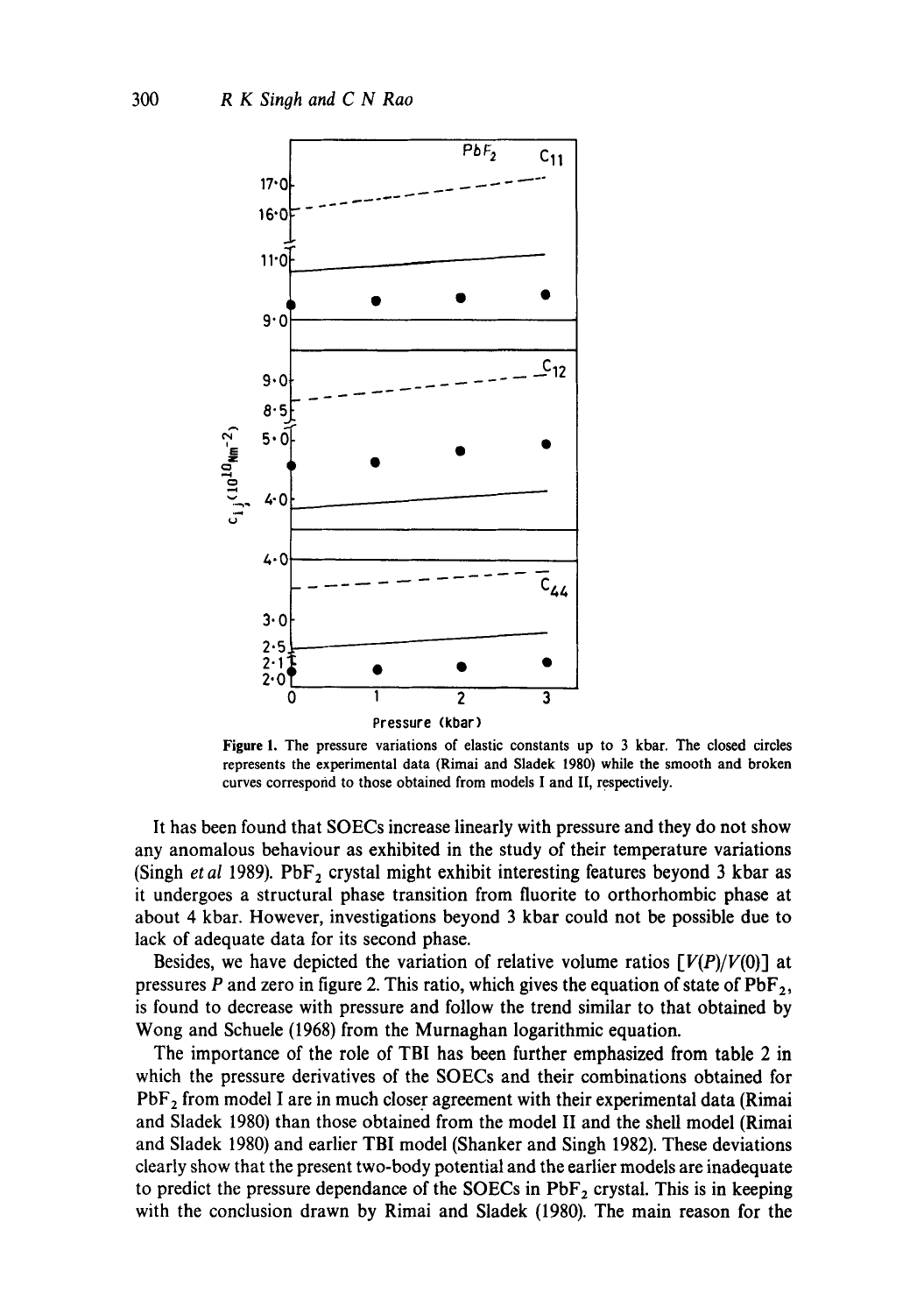

**Figure** 2. The compression curves as calculated from models I (smooth curve) and H (broken curve) for  $PbF<sub>2</sub>$  crystal.

better agreements from TBP model I as compared to those of Shanker and Singh (1982) is that firstly, it uses those values of vdW coefficients which are obtained from Slater-Kirkwood variational approach (1931) which is considered to be a superior method (Singh *et al* 1984). Secondly, it estimates the pressure derivatives of SOECs at 1 kbar at which experimental data are available.

On the basis of the overall achievements, it may be concluded that the present three-body potential model is adequately suitable for the description of the pressure variations and derivatives of the SOECs of the  $PbF<sub>2</sub>$  crystal. This TBP model has a promise for such successful description in other members of the fluorite crystal family.

#### **Acknowledgements**

The authors are thankful to the Madhya Pradesh Council of Science and Technology (MAPCOST) Bhopal for the financial support to this project.

## **References**

Bedi S S and Verma M P 1979 Phys. Status Solidi B94 294 Bedi S S and Verma M P 1982 *Phys. Status Solidi* A97 203 Benson G C and Dempsey E 1962 *Proc. R. Soc. (London)* A266 344 Cohran W 1971 *Crit. Rev. Solid State Sci. 2 1*  Derrington C E, Navarotsky R and O'Keefe M 1976 *Solid State Commun.* 18 47 Goyal R P, Gupta O P and Gupta B R K 1988 *Phys. Status Solidi* B146 475 Goyal S C and Sharma A K 1988a *Solid State Commun. 66* 741